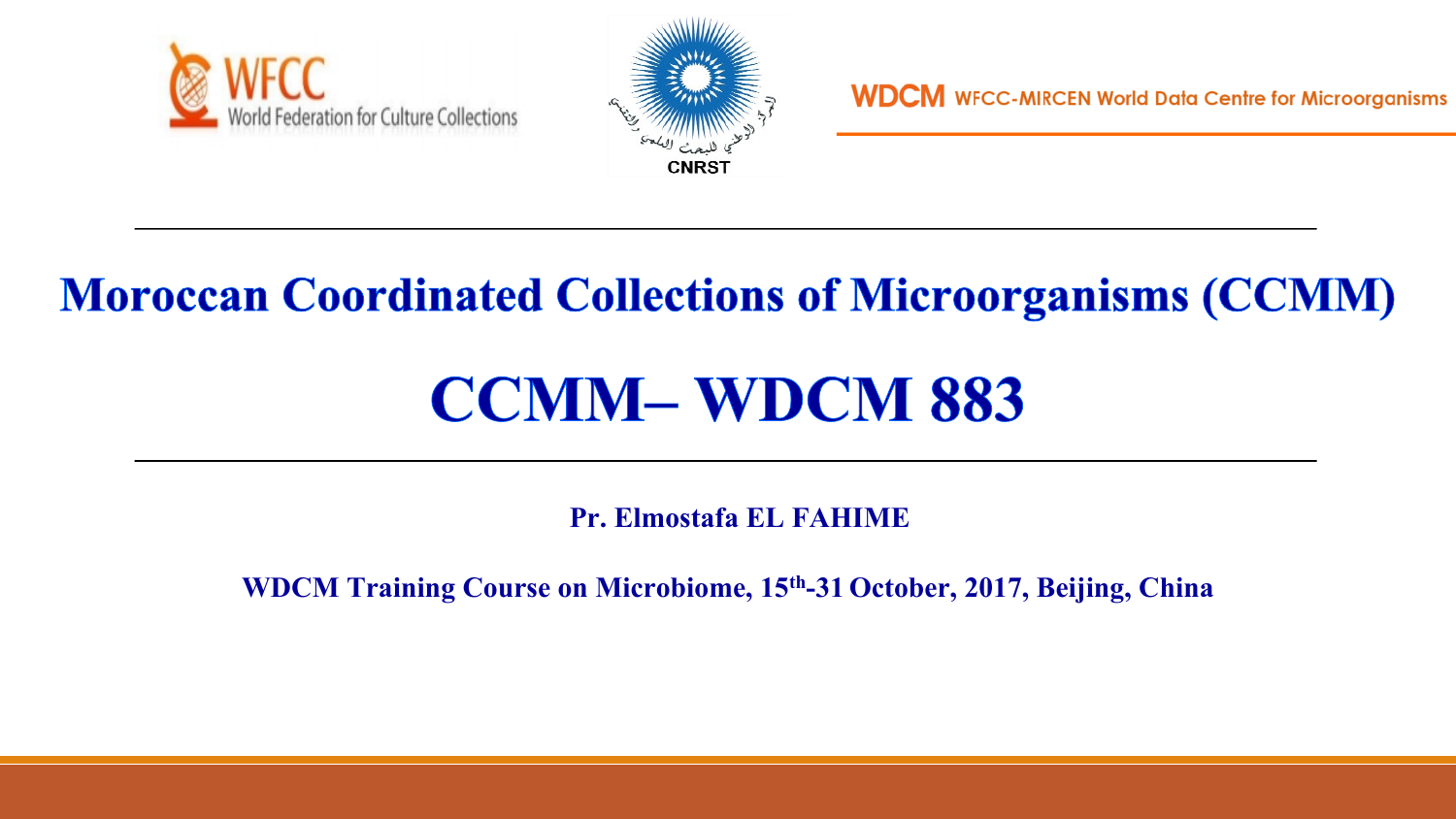## **Content**

- **History of CCMM**
- **Missions of CCMM**
- **Implemented projects**
- **Infrastructure of CCMM**
- **Services of CCMM**
- **CCMM management** 
	- **Control, storage & distribution of strains**
	- **Database**
	- **Online catalogue [\(www.ccmm.ma\)](http://www.ccmm.ma/)**
	- **XML language**
- **Perspectives**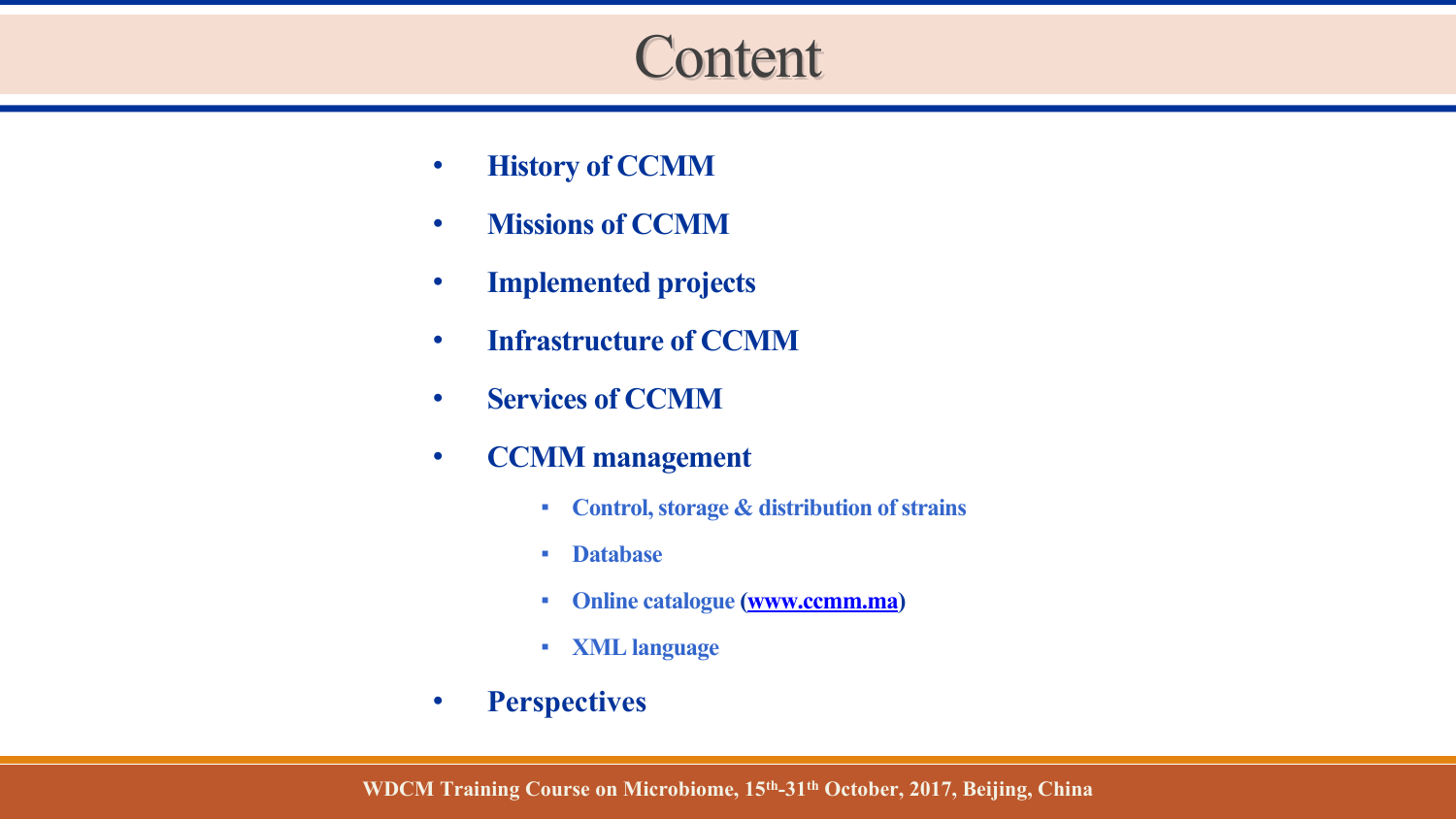

**WDCM Training Course on Microbiome, 15th-31th October, 2017, Beijing, China**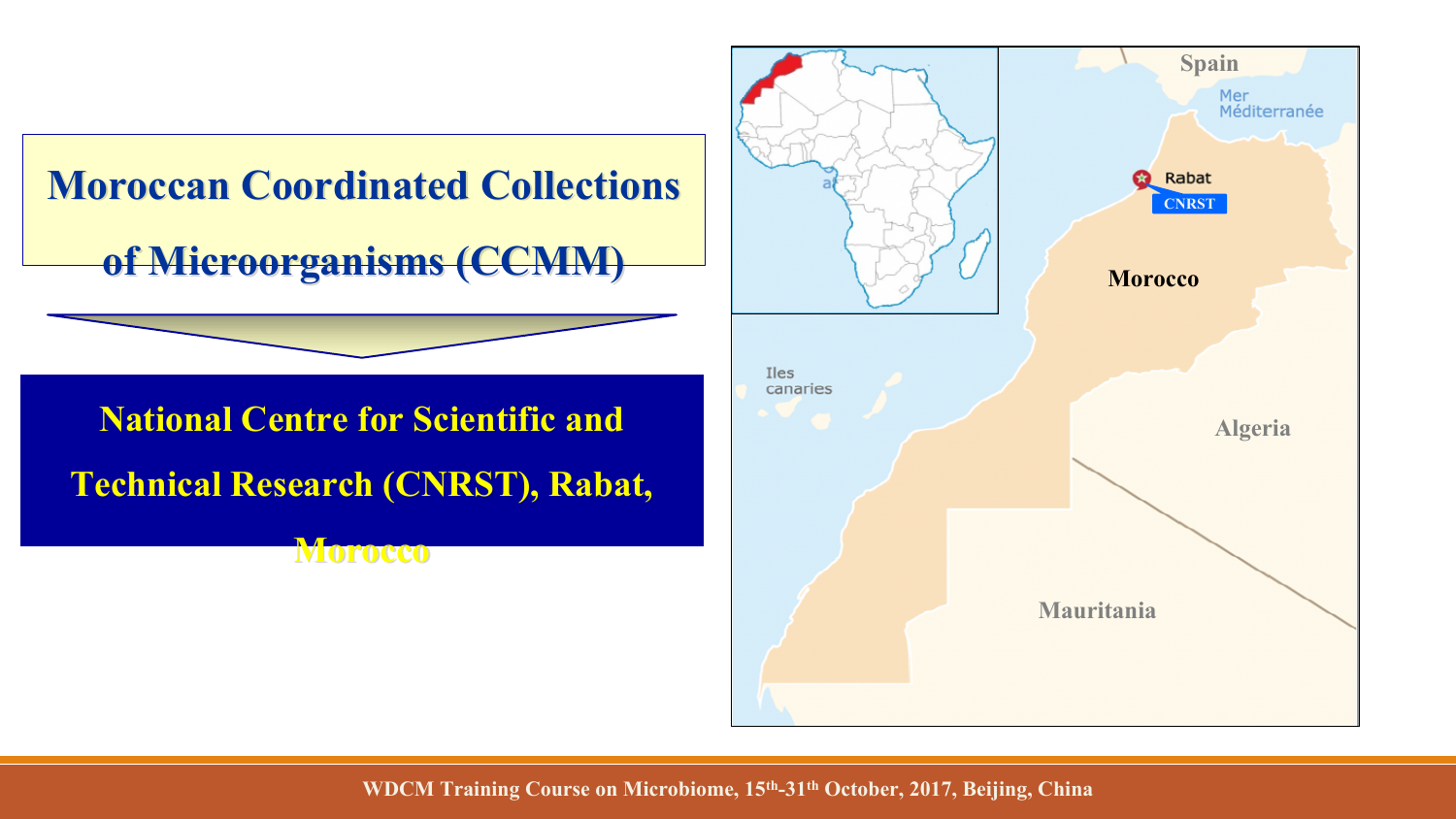# **History**

- **1998** : CCMM were created.
	- ❖ **CCMM** are the **unique** collections in **north Africa** and the **second** in **Africa**.
	- ❖ **CCMM** are the **first** and **unique** Moroccan focal point where **microbiological material** is **preserved** & related **data** are **compiled**.
	- ❖ **CCMM** takes into account the **Convention on Biological Diversity** (Rio de Janeiro, June 5th 1992).
- **2003** : **CCMM** published the **first printed catalogue** [**447 strains ; 127 species (49 bacteria species and 78 fungi & yeast species**].
- **2007** : **CCMM** created **website** ([www.ccmm.ma](http://www.ccmm.ma/)).
- **2013** : **CCMM** became an affiliated member of **WFCC** & were the **first** and **unique African collections** joining the **GCM (WDCM 883).**
- **2014** : **CCMM** published the **second printed catalogue** [**1451 strains ; 220 species (135 bacteria species, 51 fungi species & 34 yeast species**].

**Main activities of the CCMM are financed mainly by the Ministry of Higher Education and Scientific Research, the National Centre for Scientific and Technical Research & the Belgian** 

**Cooperation for Development** 

**WDCM Training Course on Microbiome, 15th-31th October, 2017, Beijing, China**